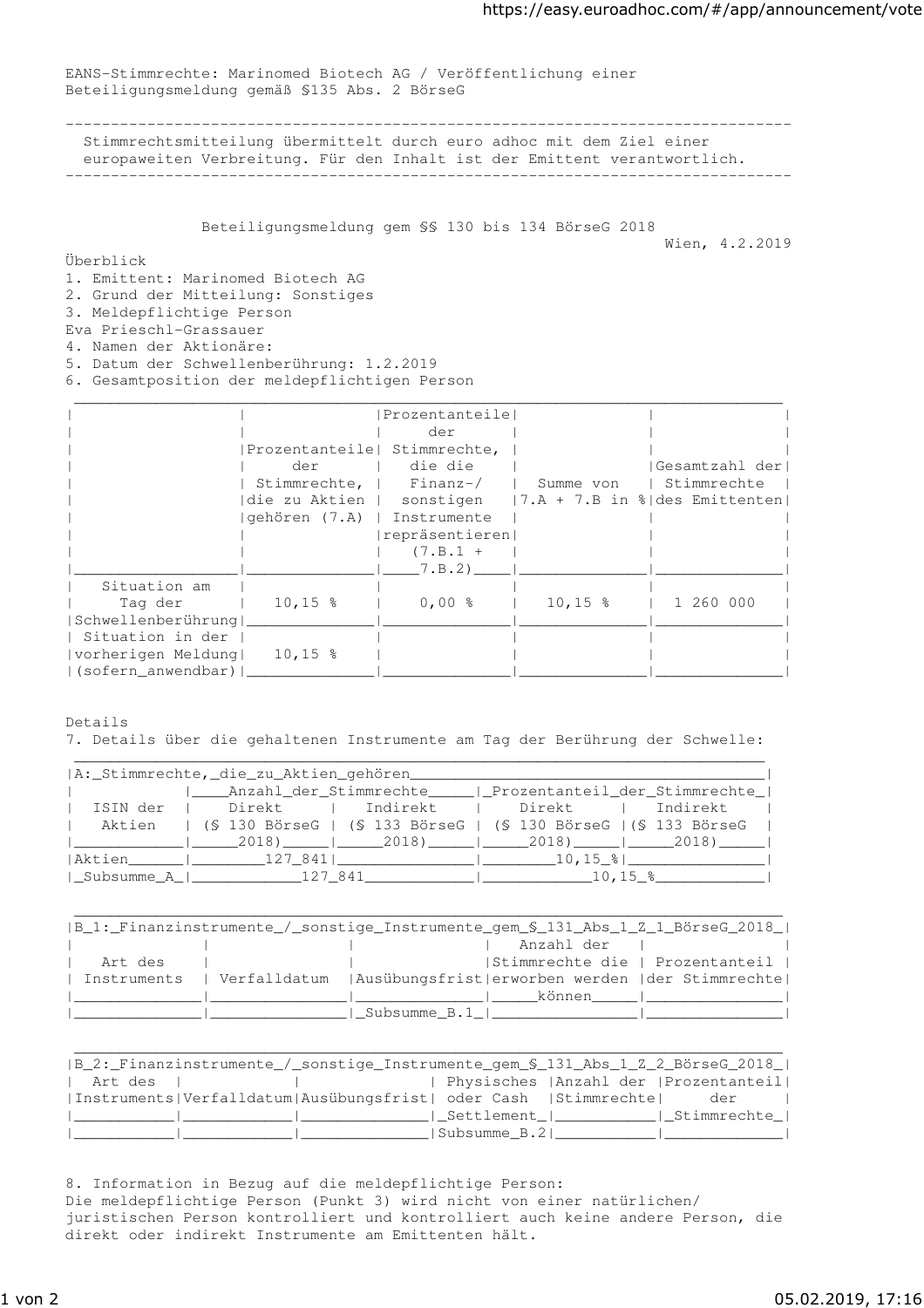9. Im Falle von Stimmrechtsvollmacht Datum der Hauptversammlung: - Stimmrechtsanteil nach der Hauptversammlung: - entspricht - Stimmrechten 10. Sonstige Kommentare: Erstmeldung wegen IPO Wien am 4.2.2019

Ende der Mitteilung euro adhoc

--------------------------------------------------------------------------------

| Emittent: | Marinomed Biotech AG       |
|-----------|----------------------------|
|           | Veterinärplatz 1           |
|           | A-1210 Wien                |
| Telefon:  | 0043250774460              |
| FAX:      | 0043250774493              |
| Email:    | office@marinomed.com       |
| WWW:      | www.marinomed.com          |
| ISIN:     | ATMARINOMED6, AT0000A1WD52 |
| Indizes:  |                            |
| Börsen:   | Wien                       |
| Sprache:  | Deutsch                    |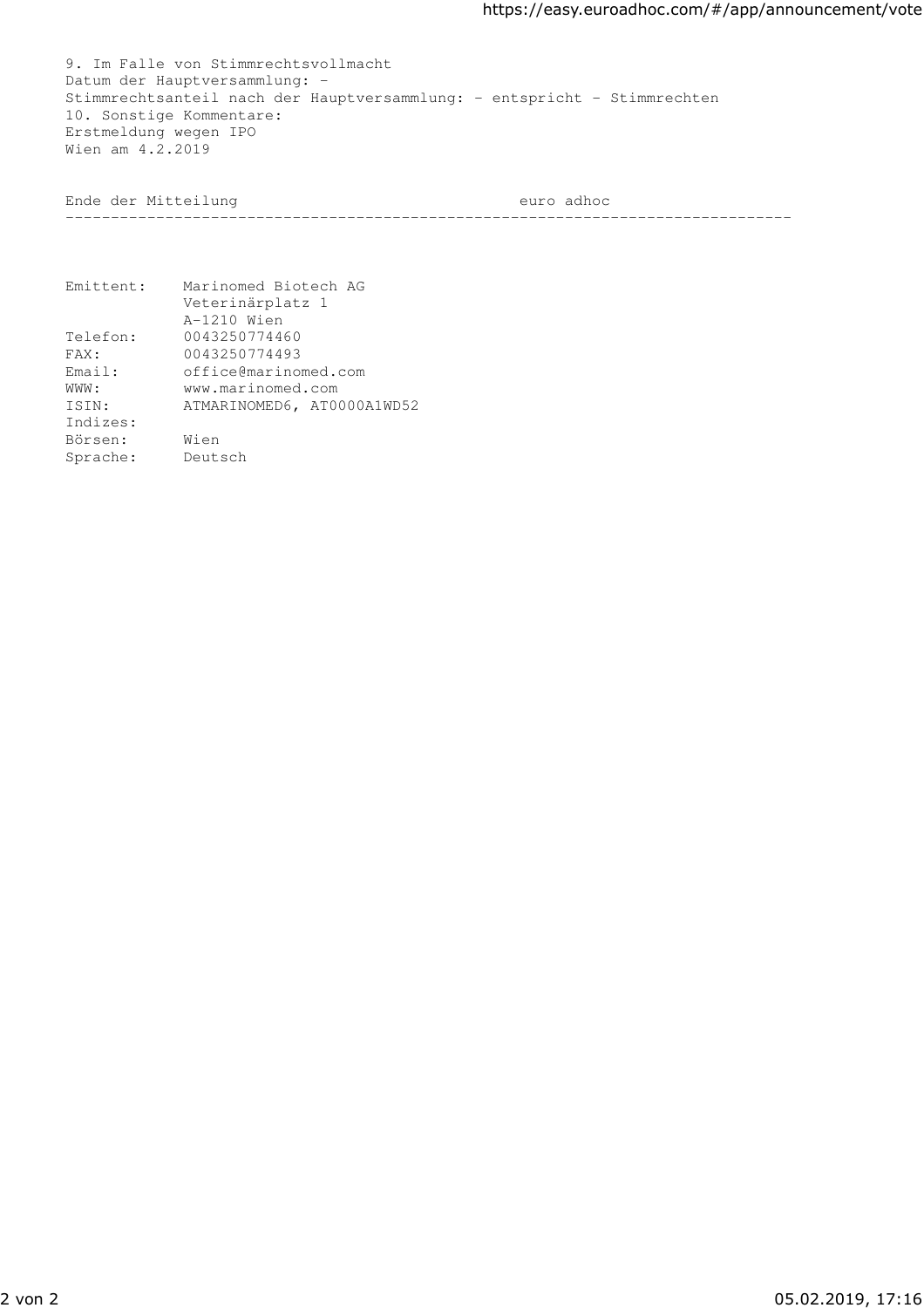EANS-Voting Rights: Marinomed Biotech AG / Publication of a participation notification according to art. 135 para. 2 Stock Exchange Act

-------------------------------------------------------------------------------- Notification of voting rights transmitted by euro adhoc with the aim of a Europe-wide distribution. The issuer is responsible for the content of this announcement.

--------------------------------------------------------------------------------

 Major holdings notification pursuant to Sec. 130 to 134 BörseG 2018 Wien, 4.2.2019

Overview

- 1. Issuer: Marinomed Biotech AG
- 2. Reason for the notification: Other
- 3. Person subject to notification obligation
- Eva Prieschl-Grassauer
- 4. Name of shareholder(s):
- 5. Date on which the threshold was crossed or reached: 1.2.2019
- 6. Total positions

|                  |            | % of voting                               |            |                                                                  |
|------------------|------------|-------------------------------------------|------------|------------------------------------------------------------------|
|                  |            |                                           |            | % of voting   rights through   Total of both   Total number of   |
|                  |            |                                           |            | rights attached   financial/other  in $%$ (7.A +   voting rights |
|                  |            | to shares $(7,A)$   instruments   $7,B$ ) |            | of issuer                                                        |
|                  |            | $(7.B.1 + 7.B.2)$                         |            |                                                                  |
| Resulting        |            |                                           |            |                                                                  |
| situation on     |            |                                           |            |                                                                  |
| the date on I    | $10, 15$ % | $0,00$ %                                  | $10, 15$ % | 1 260 000                                                        |
| Iwhich threshold |            |                                           |            |                                                                  |
| was crossed /    |            |                                           |            |                                                                  |
| reached          |            |                                           |            |                                                                  |
| Position of      |            |                                           |            |                                                                  |
| previous         | $10, 15$ % |                                           |            |                                                                  |
| notification     |            |                                           |            |                                                                  |
| (if applicable)  |            |                                           |            |                                                                  |

Details

7. Notified details of the resulting situation:

| A: Voting rights attached to shares          |                                                                                |
|----------------------------------------------|--------------------------------------------------------------------------------|
|                                              | Number of voting rights   8 of voting rights                                   |
|                                              | Direct   Indirect   Direct   Indirect                                          |
|                                              | ISIN Code   (Sec 130 BörseG  (Sec 133 BörseG  (Sec 130 BörseG  (Sec 133 BörseG |
| $(2018)$ $(2018)$ $(2018)$ $(2018)$ $(2018)$ |                                                                                |
|                                              |                                                                                |
|                                              |                                                                                |

|            |              | B 1: Financial / Other Instruments pursuant to Sec. 131 para. 1 No. 1 BörseG |
|------------|--------------|------------------------------------------------------------------------------|
| 2018       |              |                                                                              |
|            |              | Number of voting                                                             |
|            |              | rights that may                                                              |
| Type of    |              | % of voting<br>be.                                                           |
| instrument |              | rights<br>  Expiration Date  Exercise Period  acquired if the                |
|            |              | instrument is                                                                |
|            |              | exercised                                                                    |
|            | SUBTOTAL B.1 |                                                                              |

|       | B 2: Financial / Other Instruments pursuant to Sec. 131 para. 1 No. 2 BörseG |
|-------|------------------------------------------------------------------------------|
| 12018 |                                                                              |
|       | Type of   Expiration   Exercise   Physical /   Number of  % of voting        |
|       | instrument   Date   Period   Cash   voting rights   rights                   |
|       |                                                                              |
|       | SUBTOTAL B.2                                                                 |